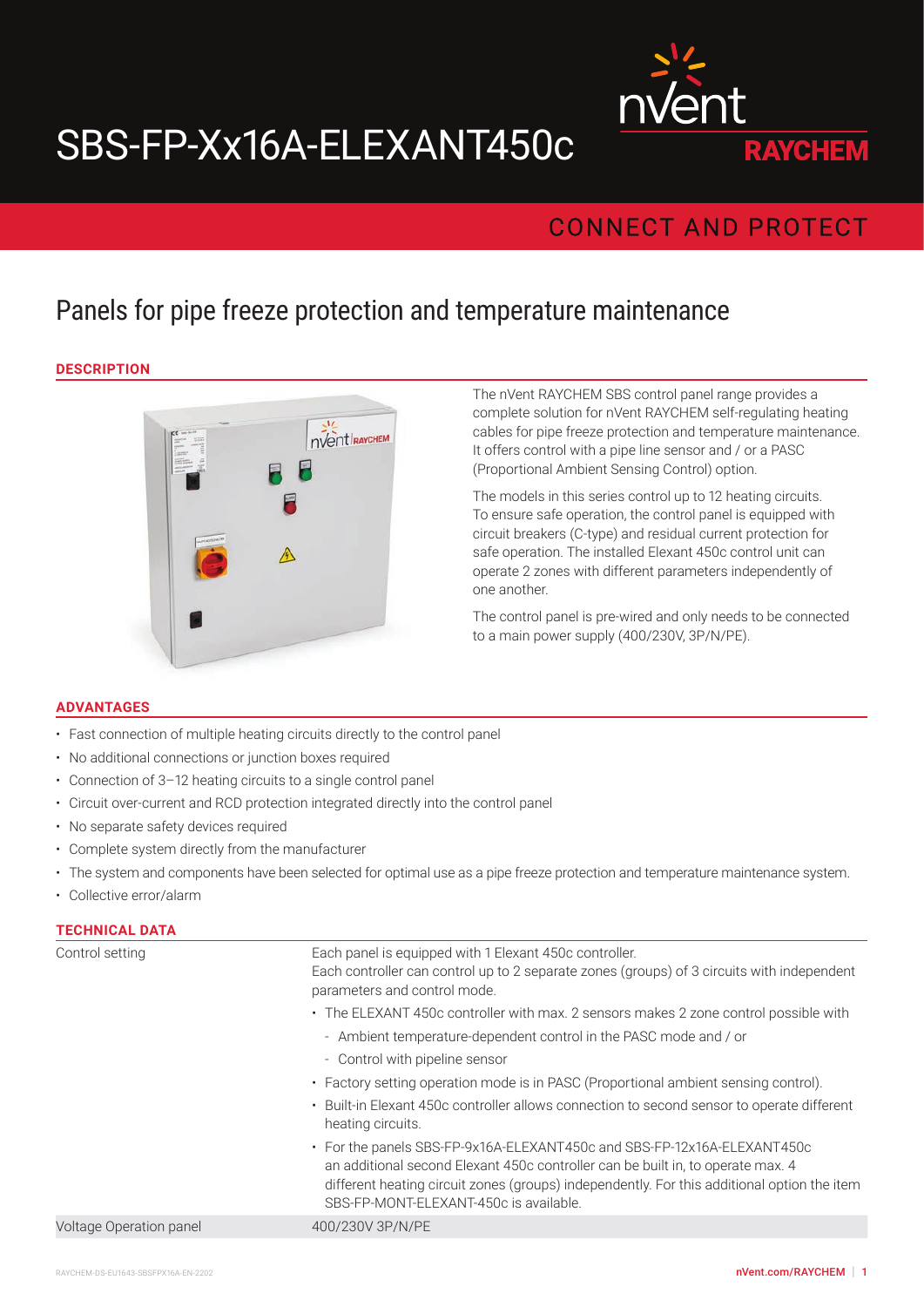## **TECHNICAL DATA**

| Voltage Heating circuit | 230 V AC, 50/60 Hz                                                                                                              |
|-------------------------|---------------------------------------------------------------------------------------------------------------------------------|
| Sensor                  | NTC-Type is used as ambient temperature sensor (PASC) and/or pipe line sensor                                                   |
| Approvals               | CE (approval according to IEC 61439)                                                                                            |
| Main switch             | According to selected model (32-100 A)                                                                                          |
| <b>RCD</b>              | $30 \text{ mA}$                                                                                                                 |
| Circuit breaker         | 16A, C-type, per heating circuit                                                                                                |
| Alarm feature           | 1 potential free alarm contact in panel; 1 alarm light in the door                                                              |
| Operation mode switch   | Auto/Manual<br>Auto = Control in function (Standard mode)<br>Manual = all heating circuits switched on (uncontrolled operation) |

#### **RELATED PRODUCTS**

The control panel SBS-FP-Xx16A-ELEXANT450c can be operated with the following nVent RAYCHEM freeze protection heating cables: 10XL-ZH – 204 meter per heating circuit

XL-ZH – 153 meter per heating circuit XL-ZH – 116 meter per heating circuit XL-ZH – 91 meter per heating circuit FS-C10-2X – 150 meter per heating circuit

(Startup temperature of +5°C minimum. For heating circuits with longer lengths or lower startup temperatures, please contact nVent)

## **INSTALLATION**

The product is supplied with complete circuit and connection diagrams. A qualified electrician must carry out all work on electrical systems in compliance with the applicable regulations and standards.

## **TECHNICAL DATA**

| Color                 | Textured paint, RAL 7035, light-grey                               |
|-----------------------|--------------------------------------------------------------------|
| Enclosure             | Sheet steel wall-mounted enclosure; IP65 (For indoor installation) |
| Installation location | Exposure temperatures $+10^{\circ}$ C to $+35^{\circ}$ C           |
| Power supply          | 3-phase 400V/230V, 50 Hz with N and PE                             |
| Heating cable         | 3 Terminals for max. 10 mm <sup>2</sup>                            |

| <b>Panel type</b>                                    |         |                     | <b>SBS-FP-3x16A-</b><br><b>ELEXANT450c</b> | SBS-FP-6x16A-<br><b>ELEXANT450c</b> | <b>SBS-FP-9x16A-</b><br>ELEXANT450c | <b>SBS-FP-12x16A-</b><br><b>ELEXANT450c</b> |
|------------------------------------------------------|---------|---------------------|--------------------------------------------|-------------------------------------|-------------------------------------|---------------------------------------------|
| Max. number of heating circuits                      |         | 3                   | 6                                          | 9                                   | 12                                  |                                             |
| Max, number of Elexant 450c controllers              |         |                     | $\mathbf{I}$                               |                                     | $\overline{2}$                      | $\overline{2}$                              |
| Max, number of sensors                               |         | 2                   | $\overline{2}$                             | 3                                   | $\overline{4}$                      |                                             |
| Number of sensors = Heating zones<br>Standard (Max.) |         | $1(2 \text{ Max.})$ | $1(2 \text{ Max.})$                        | $1(2-3 \text{ Max.})$               | $1(2-4 \text{ Max.})$               |                                             |
| kW<br>Max. power output                              |         | 11                  | 22                                         | 33                                  | 44                                  |                                             |
| Circuit breaker on-site<br>max. A                    |         | $3 \times 25$ A     | $3 \times 32$ A                            | $3 \times 63$ A                     | $3 \times 80$ A                     |                                             |
| Enclosure mounting                                   |         | Wall-mounted        | Wall-mounted                               | Wall-mounted                        | Wall-mounted                        |                                             |
| Dimension                                            | Width   | mm                  | 400                                        | 600                                 | 800                                 | 800                                         |
|                                                      | Height  | mm                  | 600                                        | 600                                 | 800                                 | 800                                         |
|                                                      | Depth   | mm                  | 210                                        | 210                                 | 210                                 | 210                                         |
| Weight                                               | Approx. | kg                  | 20                                         | 32                                  | 54                                  | 56                                          |

\* additional 2nd control unit SBS-FP-MONT-ELEXANT-450c is needed.